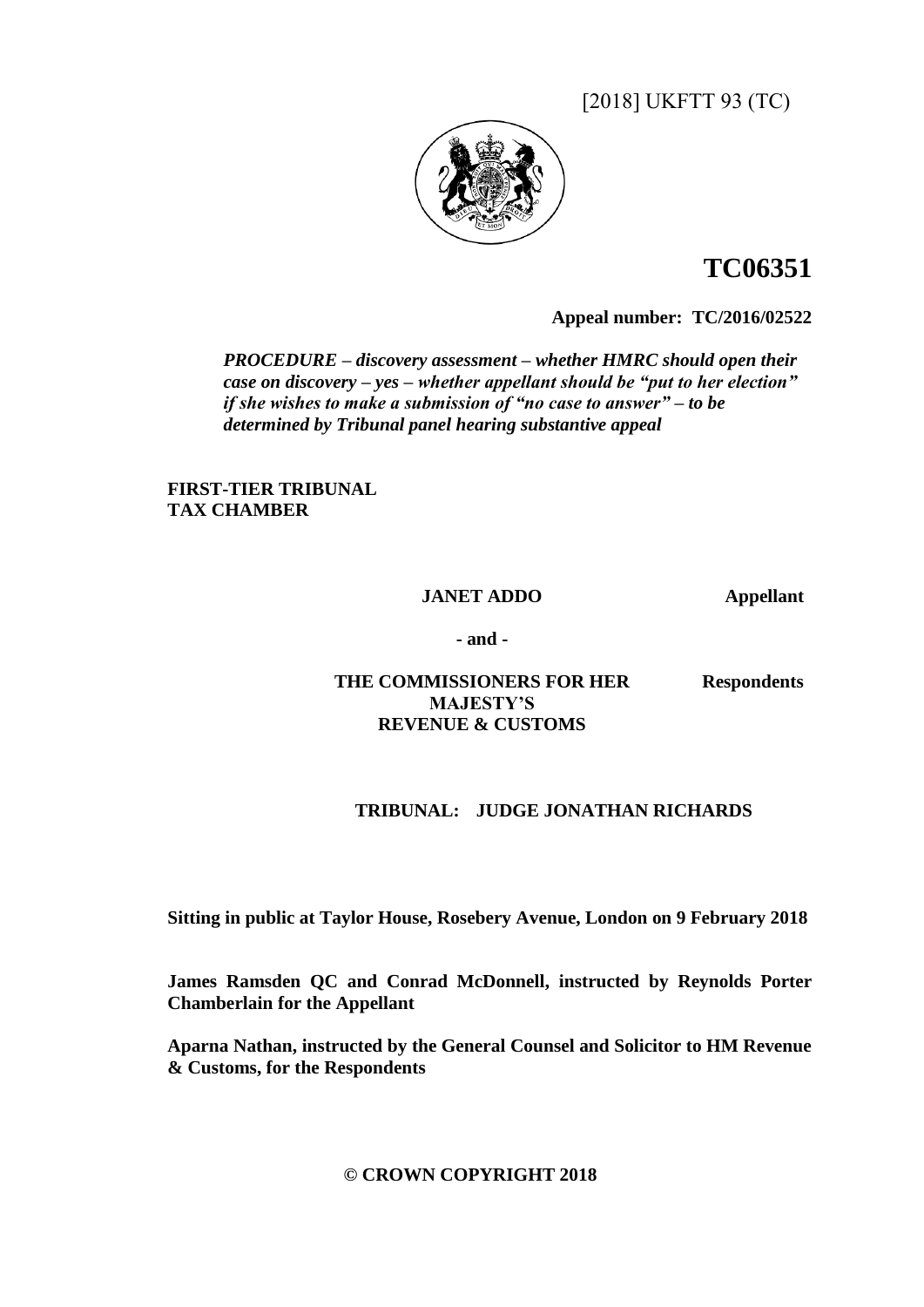#### DECISION

1. This is my decision on one of the case management issues raised at the hearing on 9 February 2018. The parties are discussing the other issues between themselves and

5 a further hearing on those issues may be needed if agreement cannot be reached.

#### **Background and Ms Addo's application**

2. In December 2013, HMRC made discovery assessments under s29 of the Taxes Management Act 1970 ("TMA 1970") on Ms Addo in relation to the tax years 2009-10 and 2010-11. It was common ground between the parties that HMRC have the burden 10 of showing that those discovery assessments were validly made pursuant to s29. That issue (the "discovery issue") requires HMRC to establish two matters: first that an officer of HMRC made a discovery of an insufficiency of tax pursuant to s29(1) of TMA 1970; second that a hypothetical officer of HMRC could not have been reasonably expected, on the basis of a defined corpus of information, to have been 15 aware of that insufficiency when the enquiry windows for the relevant tax years closed.

3. If HMRC cannot discharge their burden on the discovery issue, then Ms Addo's appeal will necessarily succeed. If HMRC can satisfy their burden, Ms Addo would have the burden of establishing the amount of her taxable income for the years in question.

- 20 4. On 5 May 2016, Ms Addo applied to the Tribunal for the discovery issue to be determined as a preliminary issue. On 28 November 2016, the Tribunal refused that application, and gave reasons, in a decision that was reported as *Janet Addo v HMRC* [2016] UKFTT 787 (TC) (the "Preliminary Issue Decision").
- 5. Following the Preliminary Issue Decision, the parties proceeded to comply with 25 the Tribunal's case management directions. Documentary evidence and witness evidence has now been exchanged, although some issues of disclosure remain outstanding. The appeal is not far away from being ready for listing.

6. Ms Addo has now applied for a case management direction that, at the substantive hearing, HMRC should be required to open and put their case on the discovery issue 30 first. Ms Addo's application clearly envisages that she may wish, at the conclusion of HMRC's case on the discovery issue, to make a submission to the Tribunal that HMRC have not discharged their burden so that her appeal should be allowed without any requirement that she present her own case and evidence. I will refer to this as a "submission of no case to answer".

## 35 **The parties' submissions**

7. HMRC objected to Ms Addo's application. In her skeleton argument Ms Nathan made some points as to why it was not appropriate for HMRC to open. However, during the hearing, Ms Nathan confirmed that HMRC's objection was not to the principle of whether they were asked to present their case first. Rather, HMRC's concern was that,

40 if they presented their case on the discovery issue first and on conclusion of that case Ms Addo made a submission of no case to answer, there would be scope for the following procedural prejudice to HMRC: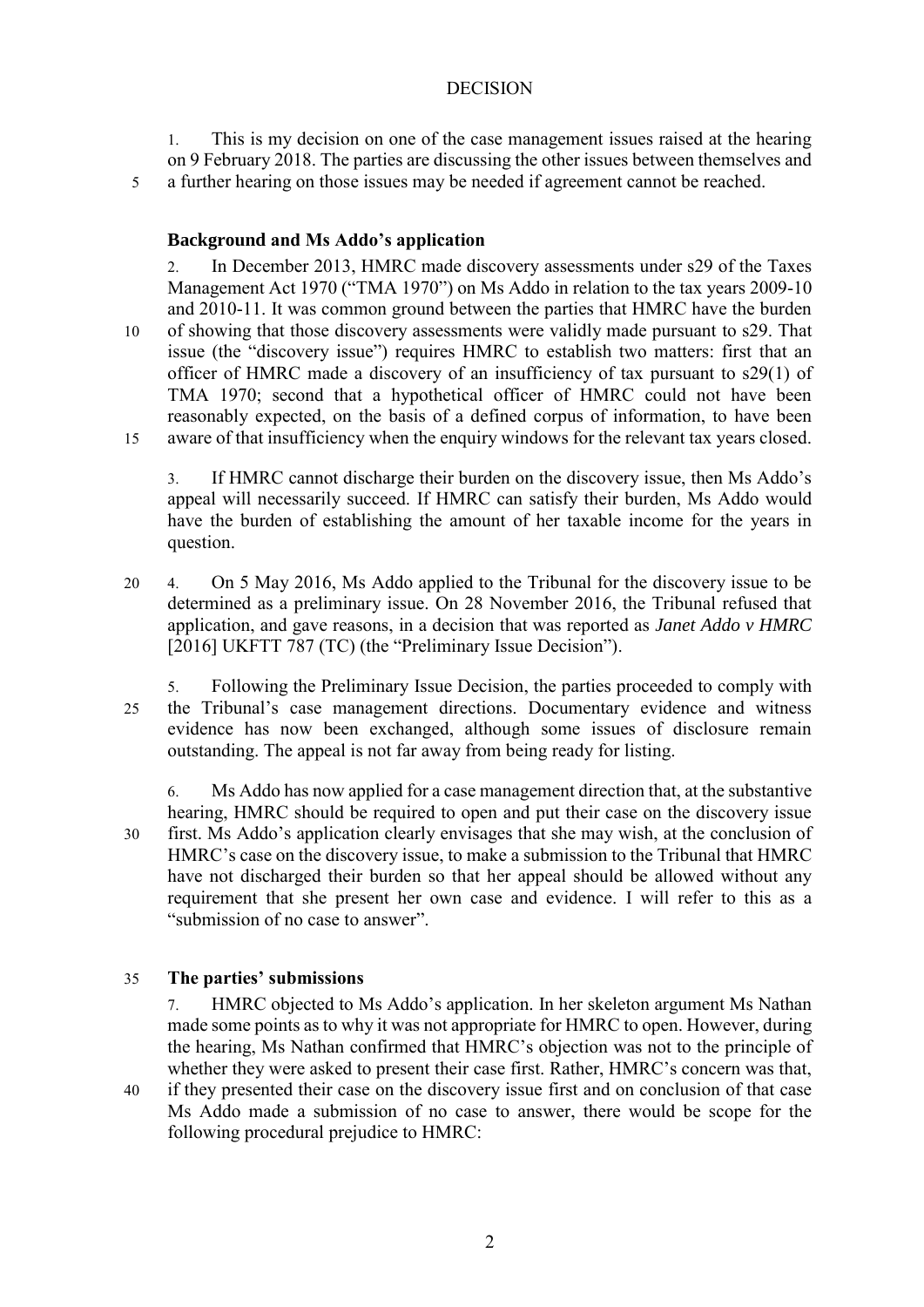(1) First, if Ms Addo could use this procedural device, she would be obtaining a determination of a preliminary issue (which the Tribunal had already refused) by the "back door".

- (2) Second, it would be unfair, and contrary to the approach applied in the 5 courts, for Ms Addo be permitted to make a submission of no case to answer unless she first confirmed formally that she would not be relying on any evidence in the appeal. In short, to use an expression familiar in the courts, Ms Nathan submitted that Ms Addo should not be permitted to make a submission of no case to answer without first being "put to her election".
- 10 8. Mr Ramsden outlined Ms Addo's position as follows:

(1) The Court of Appeal had, in *Hargreaves v HMRC* [2016] EWCA Civ 174 specifically confirmed that it would be appropriate, in a case such as this, for HMRC to present their case first and for a taxpayer who thought that case was inadequate to make a submission of no case to answer.

15 (2) There is no reason why, if Ms Addo did make a submission of no case to answer, she should be put to her election. Alternatively, putting her to her election would only preclude her from relying on any evidence on the discovery issue. She should not lose her right to present evidence as to the amount of her tax liability (the issue on which she bears the burden) as the price of making a 20 submission of no case to answer on the discovery issue (on which HMRC bear the burden).

<span id="page-2-0"></span>(3) Ms Addo is not asking for the determination of a preliminary issue "by the back door". If the Tribunal denied her submission of no case to answer, the hearing would go on. If the Tribunal felt that it needed to hear Ms Addo's 25 evidence before deciding whether HMRC had discharged their burden on the discovery issue, Ms Addo would present that evidence and the hearing would go on. At no point would the Tribunal be under any obligation to determine whether HMRC had discharged their burden on the discovery issue before hearing the entirety of Ms Addo's evidence. Therefore, the matter was entirely within the 30 control of the Tribunal and the well-known risk associated with preliminary issues (of protracted litigation following an appeal on the preliminary issue before full facts had been found in the substantive appeal) would not be present.

#### **Discussion**

9. I believe that this issue can be disposed of quite briefly. HMRC do not object to 35 the principle of presenting their case first. I think that they were right not to object to that in principle since ultimately one party has to open and, in circumstances where they both bear a burden of proof on different issues, the order in which cases are presented cannot be determined by reference to burden of proof alone.

- 10. Moreover, in *Hargreaves v HMRC*, Arden LJ said:
- 40 41.Mr Goldberg submits that, even if HMRC begin, there is a risk that Mr Hargreaves will be required to open his case on all matters which he has to prove or adduce evidence, including the substantive issues, at one and the same time because his appeal challenges the assessment not only on compliance with the conduct/officer condition but also on a 45 substantive basis. Again he submits that the purpose of the legislation is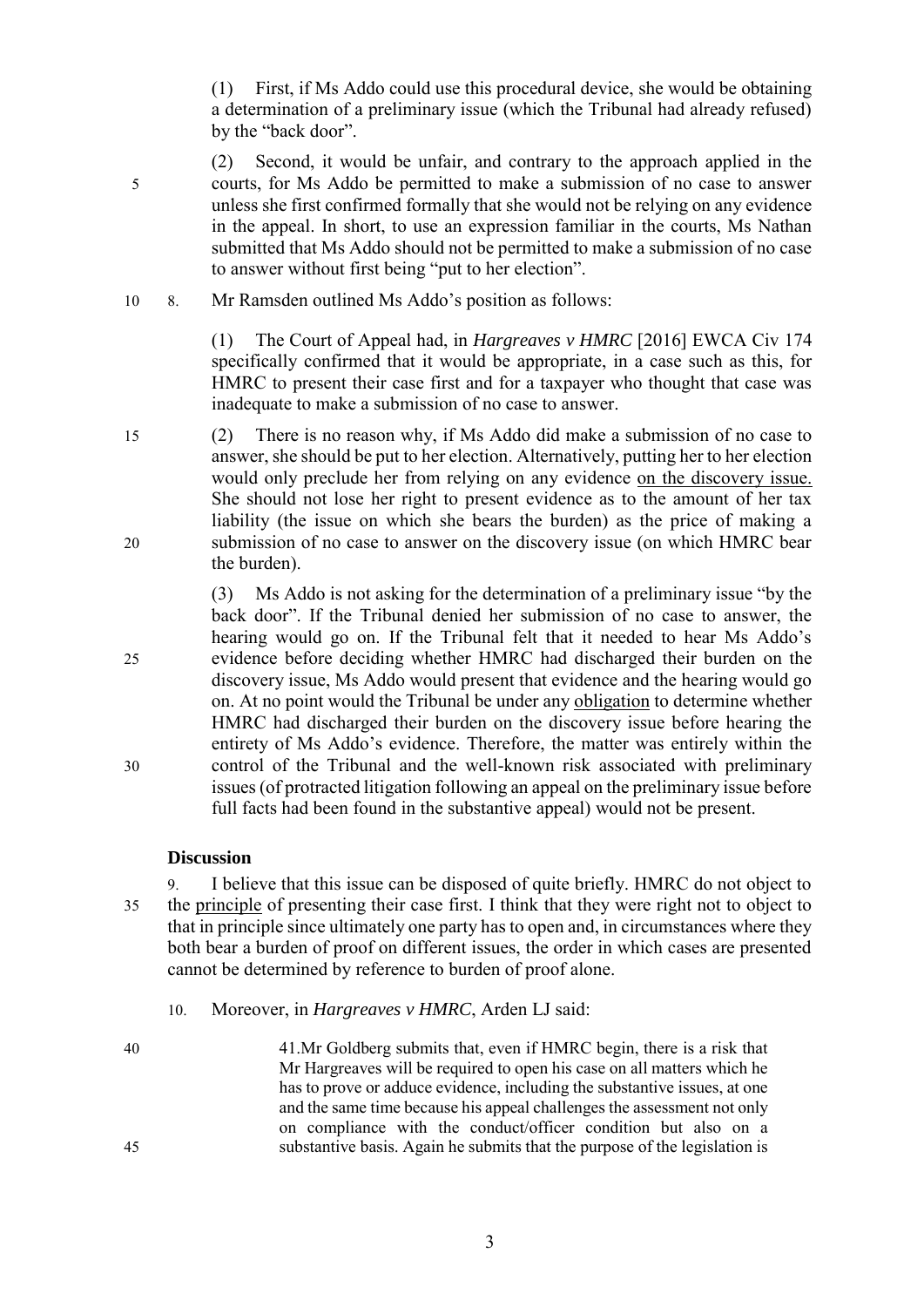to give the taxpayer the right not to have to present his case under section 29(2) until HMRC has proved that the conduct/officer condition is met.

42.I do not accept either of these submissions. Even though the appeal raises other issues, Mr Hargreaves could at the end of HMRC's case, if 5 HMRC open, submit that there was no case to answer on the conduct/officer condition. If he won on that, there would be no valid [discovery assessment]. If he lost on that, he could then call his evidence on the substantive issues in his appeal, including section 29(2). Of course he would have to plead his case and comply with any directions 10 as to the service of witness statements and disclosure of documents but there is no suggestion that Mr Hargreaves could have some evidence or documents that he could hold back from HMRC in the course of its inquiry or otherwise. As to the purpose of the legislation, that depends on its true interpretation and Mr Goldberg cannot point to any provision 15 which establishes a rule as to which party is to begin in every case.

43.Mr Goldberg then submits that Mr Hargreaves might be directed to open in which case he might have to give evidence on the issues in the substantive appeal first, and the burden on HMRC might have been subverted by the order in which the case had been taken. It is more than 20 a matter of case management. I do not accept this submission. Mr Hargreaves would only be directed to begin where the FTT considered that this was the just way of proceeding, and, while this is a matter for the FTT, my provisional view is that it is difficult to see how it would reach that conclusion in the present case.

- 25 11. Those statements are not binding authority as to how I should determine this particular question of case management as Arden LJ was expressing a "provisional view" and makes it clear that ultimately this Tribunal has to decide the most just way of proceeding in the context of this appeal specifically.
- A case can certainly be made for asking Ms Addo to open the case on the basis 30 that her evidence on what transactions were actually implemented will help to put HMRC's evidence on the discovery issue in context. That was the view taken by this Tribunal in *William Blumenthal v HMRC* [2012] UKFTT 497 (TC). However, this approach runs the risk of diluting the practical effect of the fact that HMRC bear the burden of proof on the discovery issue since, if Ms Addo opens, she has no alternative
- 35 but to present all of her evidence and submissions (and run the risk of bolstering HMRC's case) even if HMRC's case on the discovery issue is weak. I therefore respectfully agree with Arden LJ that it is appropriate to direct HMRC to open so that Ms Addo at least has the option of making a submission of no case to answer if HMRC's case is obviously weak. I am fortified in that conclusion by the fact that HMRC 40 evidently do not object to the principle of presenting their case first (but focus their objection on what might happen if Ms Addo chooses to make a submission of no case to answer).

13. I agree with Mr Ramsden that merely requiring HMRC to present their case first does not, of itself, amount to the Tribunal determining a preliminary issue by the back 45 door for the reasons he outlined in his submissions summarised at [\[8\(3\)\]](#page-2-0) above. I will, therefore, direct that HMRC should open at the hearing by presenting their case on the discovery issue.

4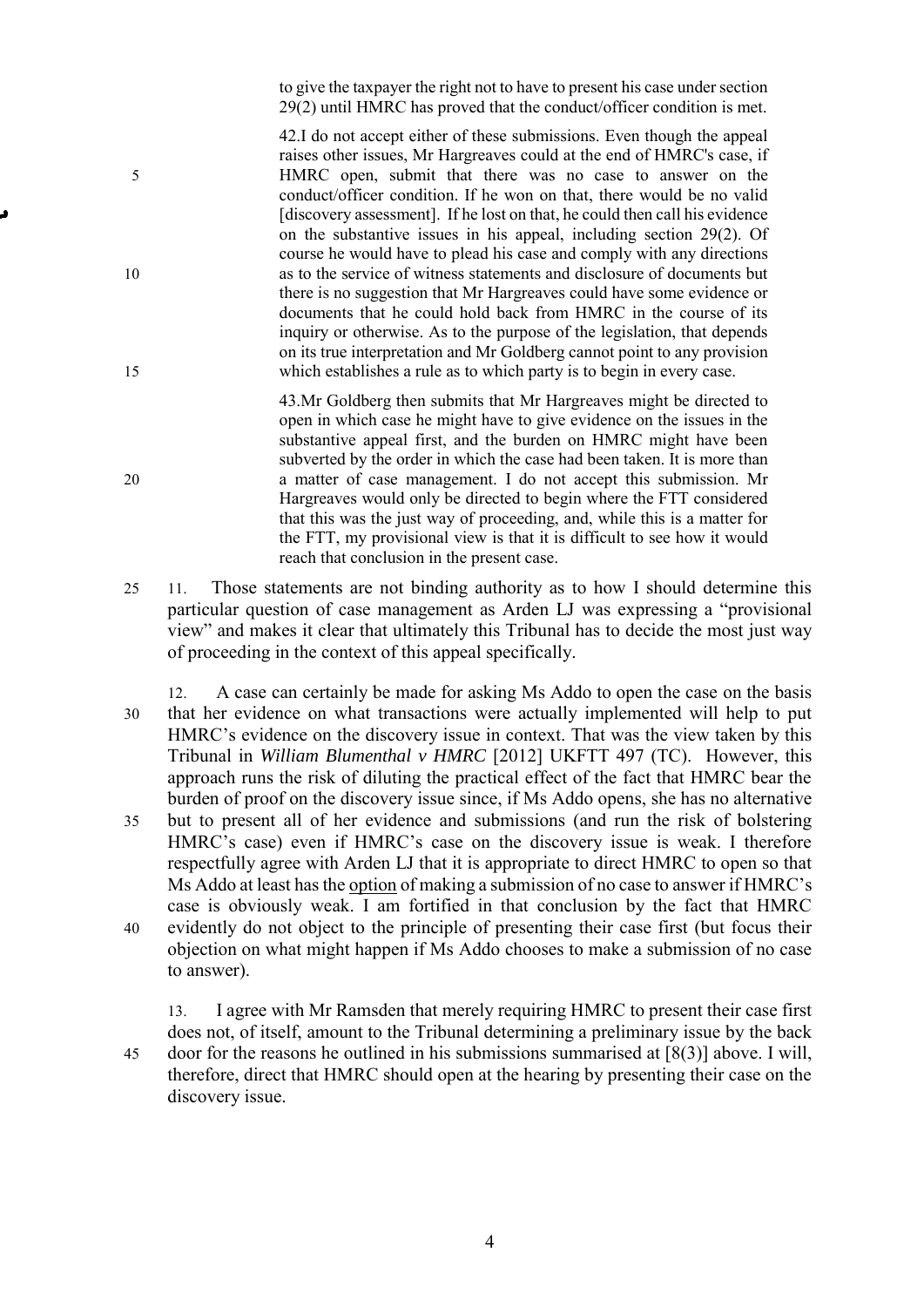14. That, therefore, leaves the question of what, if anything, the Tribunal should do to identify the concerns that Ms Nathan expressed should Ms Addo make a submission of no case to answer on conclusion of HMRC's case on the discovery issue. Again, I think this point can be dealt with briefly. The Tribunal does not need to make any

- 5 direction at this stage in connection with a submission of no case to answer (which Ms Addo may, or may not, make) in connection with evidence that the Tribunal has not yet seen or heard. I agree with Ms Nathan that there will be some degree of overlap between the evidence on the discovery issue and evidence that Ms Addo might wish to present as to the amount of her tax liability and indeed that was one of the reasons why the
- 10 Tribunal refused to determine the discover issue as a preliminary issue. I accept, therefore, that the Tribunal may feel that it would be unfair or wrong in principle to determine whether HMRC have discharged their burden on the discovery issue without hearing the totality of the evidence. In addition, I acknowledge the possibility that a Tribunal may not wish to consider a submission of no case to answer without putting
- 15 Ms Addo to her election. However, I see no reason why I need to make determinations on this issue now when the Tribunal panel hearing the appeal will, having seen much more of the evidence than I have, be better placed to consider the potential difficulties to which Ms Nathan alludes.
- <span id="page-4-0"></span>15. Ms Nathan submits that irrespective of the detail of the evidence that is presented, 20 it would be procedurally highly irregular for Ms Addo to make a submission of no case to answer without being first required to confirm that she will not be presenting any evidence at all in the appeal (whether related to the discovery issue or otherwise). She therefore asks me to make a direction now that, if Ms Addo makes a submission of no case to answer, she must inevitably be put to her election. In making that submission,
- 25 she relies heavily on the decision of the Court of Appeal in *Benham Limited v Kythira Investments Limited and another* [2003] EWCA Civ 1794. I do not, however, consider that *Kythira* supports the broad proposition that Ms Nathan advanced in the context of an appeal such as this where HMRC bear the burden on the discovery issue and Ms Addo bears the burden on other issues.
- 30 16. *Kythira* considers a situation where, in civil proceedings, a claimant is seeking a remedy which a defendant is resisting, and the claimant bears the burden of proving it is entitled to the remedy. In such a case, the claimant would open proceedings and the defendant may wish to argue that the claimant's case has not disclosed a case to answer. The Court of Appeal identify at least two potential problems that might arise if the 35 claimant makes such a submission without being put to its election by confirming formally that it will not rely on any evidence:

(1) If the court agrees that there is no case to answer and so dismisses the appeal, that decision might go on appeal. If the decision is reversed (so that a higher court decides that there was a case to answer after all), the appeal would 40 need to be remitted back and, if the defendant retained the option of presenting evidence, the result would be a complete re-hearing with corresponding delay and expense.

(2) If the court decides that there is a case to answer (and so goes on to hear the defendant's case and evidence), it is in the invidious position of having expressed 45 an initial conclusion on the case without hearing all the evidence.

5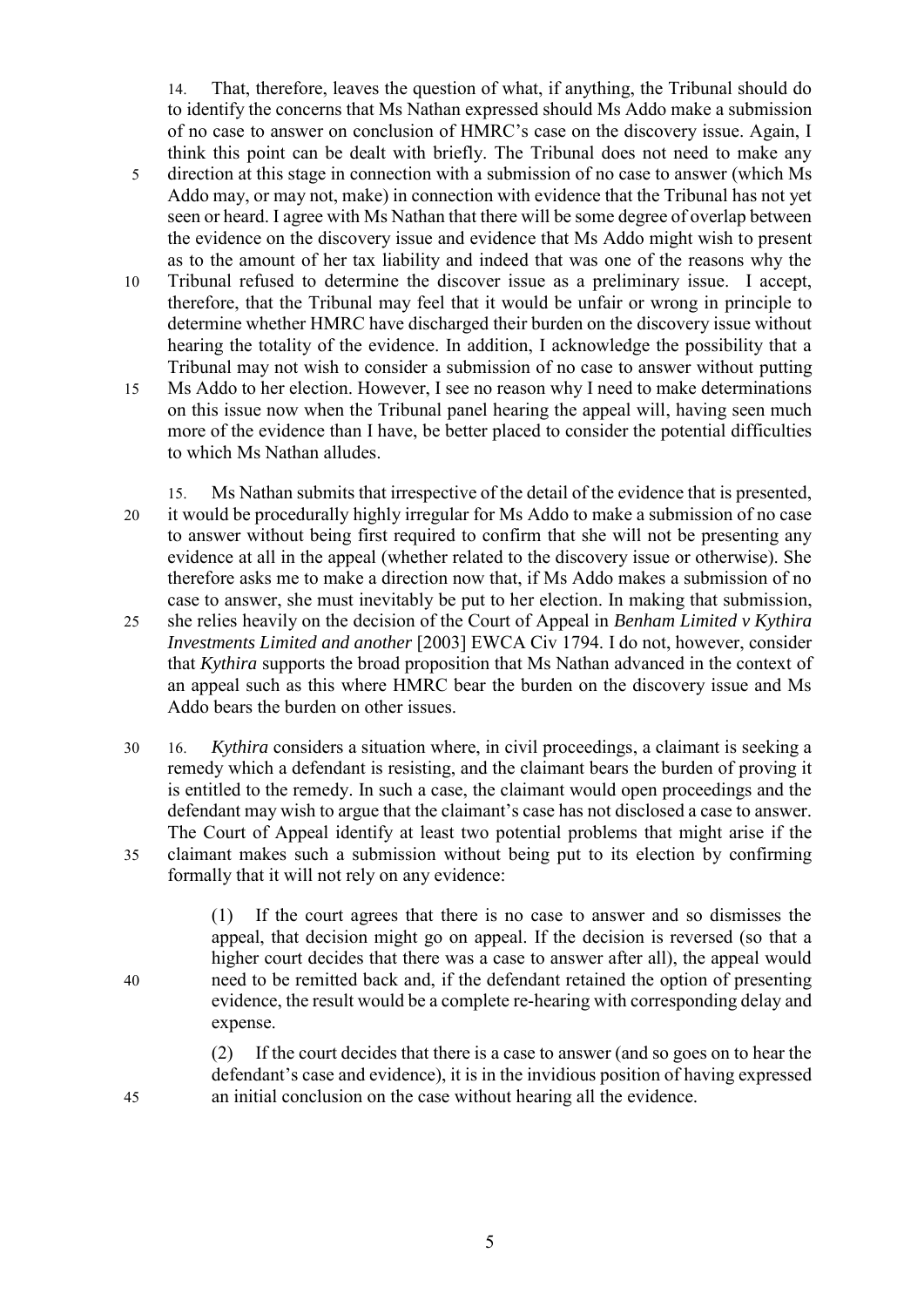17. The requirement that a defendant making a submission of no case to answer is put to its election avoids both these difficulties. It means that the court can determine the matter simply by reference to the claimant's evidence and produce a clear and definitive answer. If the submission of no case to answer succeeds, then the claim is 5 dismissed. If the submission of no case to answer fails it will mean that the claimant has succeeded in establishing a prima facie case and, since the defendant, having been put to its election is not relying on evidence to rebut that prima facie case, the appeal is necessarily allowed. Thus, in the civil courts, following a submission of no case to answer with a defendant being put to its election, the outcome is binary: the claim either 10 succeeds or fails without any requirement for consideration of further evidence. Even if the court's conclusion is reversed on appeal, there will be no need for a further hearing to consider additional evidence. If a superior court's conclusion is that there was a case to answer, the claim will be allowed; if the conclusion is that there was no case to

15 18. The Court of Appeal indicate that some exceptions might be appropriate. However, I agree with Ms Nathan that, in a civil claim in the courts that involves a single issue on which one party alone bears the burden of proof, the general rule is that a defendant making a submission of no case to answer must be put to its election. However, the decision in *Kythira* does not answer how, if at all, that principle translates 20 into the present proceedings where HMRC have the burden on the discovery issue, but Ms Addo bears the burden on other issues.

answer it will be dismissed.

19. The discovery issue is conceptually different from issues on which Ms Addo bears the burden. To succeed on the discovery issue, HMRC will need to show that a particular inspector "discovered" an insufficiency of tax. They will also need to show 25 that a reasonable HMRC officer could not have been aware of that insufficiency on the basis of a set corpus of information provided to HMRC. By contrast Ms Addo would have the burden of demonstrating that the arrangements she entered into did, as a matter of both fact and law, reduce her tax liability in the manner claimed.

20. While the issues on which HMRC bear the burden are conceptually different from 30 those on which Ms Addo bears the burden, there will be some overlap in evidence. The Tribunal gave some examples of possible overlap in the Preliminary Issue Decision and I will not repeat those examples. I can quite accept those areas of overlap might make a Tribunal reluctant to express a view on whether HMRC have discharged their burden on the discovery issue without seeing the totality of both sides' evidence. However, I 35 do not think it follows from this that the Tribunal must necessarily extract from Ms Addo an agreement not to rely on any evidence (including as to issues on which she bears the burden) as the price of making a submission that HMRC have not discharged their burden on the discovery issue. *Kythira* may well be authority for the proposition that Ms Addo must agree not to put forward any evidence on the discovery issue as the 40 price of making a submission that she has no case to answer on that issue. However, I am not satisfied that *Kythira* necessarily requires Ms Addo to forgo her right to rely on any evidence at all (including on matters on which she has the burden) if she wants to submit that HMRC have not discharged their burden on the discovery issue.

21. I do not, therefore, consider that there is binding authority that requires me to 45 make a direction of the kind summarised at [\[15\]](#page-4-0). Even if *Kythira* did apply in the way that Ms Nathan suggests, that decision itself indicates that some exceptions are possible. The Tribunal that hears HMRC's case and evidence on the discovery issue will be much

6